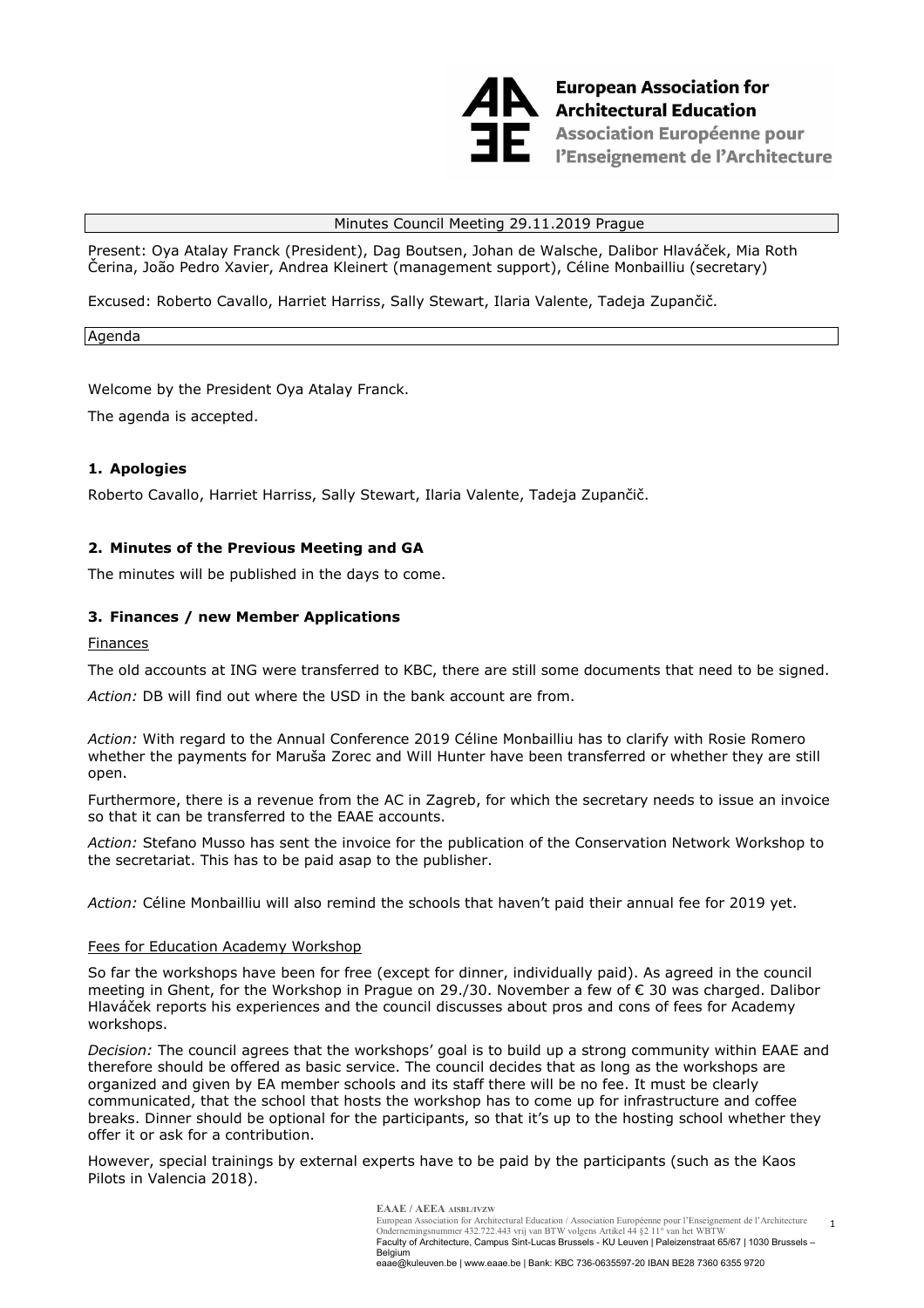

European Association for<br>Architectural Education Association Européenne pour<br>PEnseignement de l'Architect l'Enseignement de l'Architecture

## New Member Applications

- Kennesaw State University
- Shams Institute of Higher Education
- TU Dublin
- Università degli Studi della Campania "Luigi Vanvitelli"

*Decision:* The council basically agrees on the new schools, but Céline Monbailliu has to figure out what kind of membership they apply for. If the category is unclear, it has to be discussed in the next council meeting.

*Decision:* In order to avoid uncertainties about the status and respective researches/inquiries, Dag Boutsen and Céline Monbailliu create a form that needs to be filled out for an application. The form will contain information about the accreditation of the school (national/international agency) as well as its date of issue and duration.

Dag Boutsen and Céline Monbailliu are asked to also check the statutes and whether further information might be required from potential members.

*Action:* The form will be sent to the council together with minutes to be approved. The fact that the council as competent authority decides upon admission of a school should be specified in the statutes, where it currently says that the General Assembly has to approve new members.

Dalibor Hlaváček proposes to include an info-sheet, where the benefits of the associated membership is stated. This information is available in the minutes of previous meetings (e.g. Ghent 2018 and Zagreb 2019).

*Decision:* The Council workgroup Ilaria Valente, Sally Stewart and Harriet Harriss has already prepared this info in accordance with the change of the membership fees. The group can finalize the info-sheet and send it to Céline Monbailliu for further use. Céline Monbailliu will get in touch with Sally Stewart for this.

Oya Atalay Franck reminds that there are two member lists that need to be merged. Inge Lens' list with the actual (and former) members as well as an updated list with schools of the council members' countries that were contacted and invited to join EAAE by Oya Atalay Franck.

*Action:* Going forward Céline Monbailliu needs to coordinate the updating of the list, so that the schools can be approached again before the Annual Conference.

### **4. Organisation Tasks Secretary / Webmaster**

Céline Monbailliu will take over the job as secretary and webmaster from Rosie Romero. Due to HR regulations of KU Leuven the contract with Rosie Romero could not have been finalized.

Oya Atalay Franck presents again the different kind of tasks for the secretary/webmaster as well as the management support from her school for the tasks of the President. The secretary should act as a central back office over a long time and provided continuity when presidency and council members change.

Oya Atalay Franck also stresses out that there are two different type of activities: repeating tasks (daily business) and projects/extraordinary tasks such as the redesign of the website (the latter are not financed via regular budget). The activities and services of EAAE have gained a lot of momentum and volume in the last two years.

During the transition period the daily business clearly has priority.

So far the President's management support was paid by Oya Atalay Franck's school. If Andrea Kleinert continues to support the President and the council with continuously high workload the ZHAW should be reimbursed for this.

Dag Boutsen stresses out that having a more efficient technical system (including and linking member database, website etc.) will help to professionalize daily tasks and make them less time-consuming. Oya Atalay Franck agrees that on the long run EAAE needs a professional CRM system.

> $\overline{2}$ **EAAE / AEEA AISBL/IVZW** European Association for Architectural Education / Association Européenne pour l'Enseignement de l'Architecture<br>Ondernemingsnummer 432.722.443 vrij van BTW volgens Artikel 44 §2 11° van het WBTW<br>Faculty of Architecture, Ca Belgium eaae@kuleuven.be | www.eaae.be | Bank: KBC 736-0635597-20 IBAN BE28 7360 6355 9720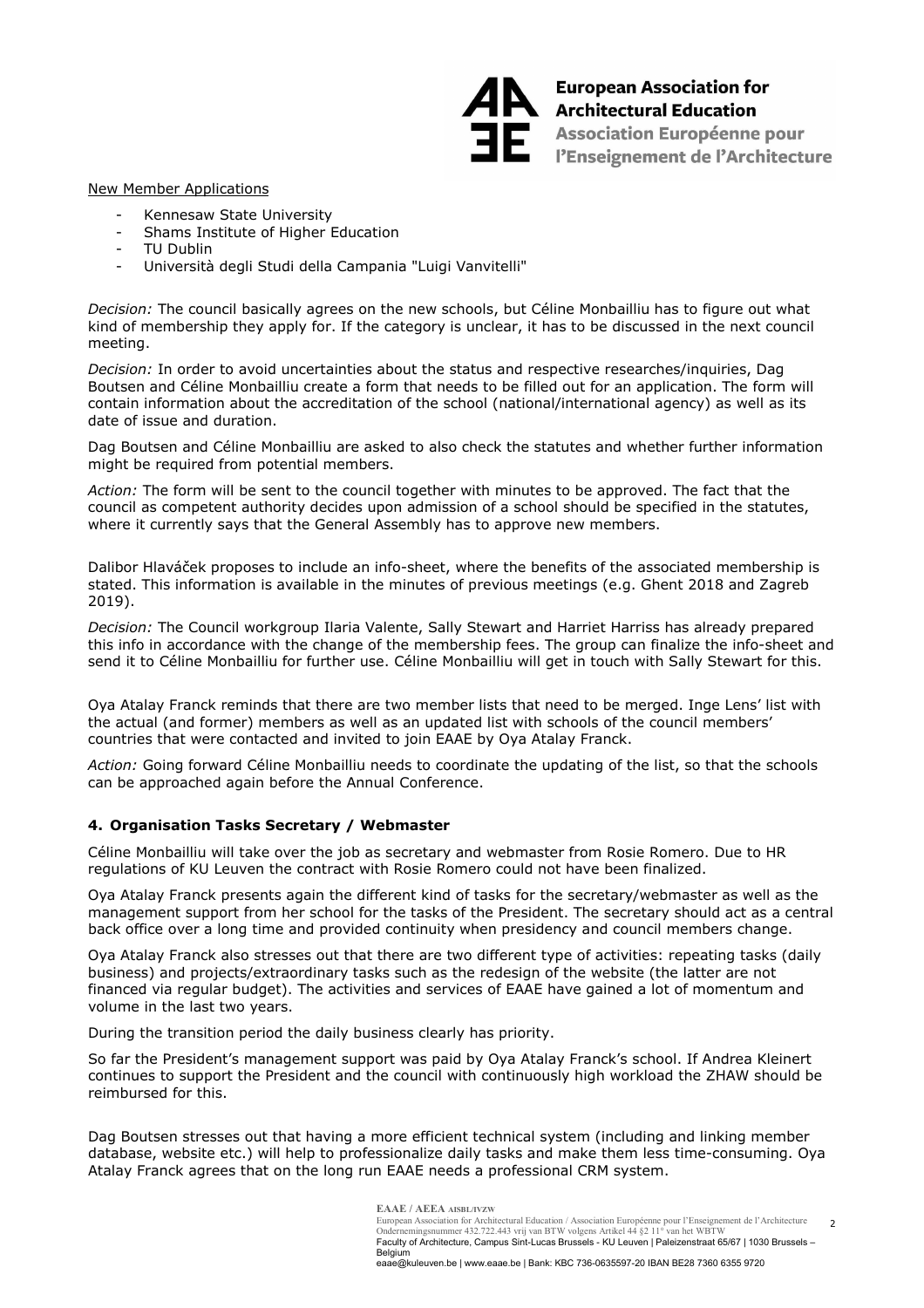

**European Association for<br>A** Architectural Education Association Européenne pour l'Enseignement de l'Architecture

*Decision/Action:* Dag Boutsen and Céline Monbailliu will prepare a proposal with a few scenarios about the redesign of the website to be presented in the next council meeting. According to the President, the following three main aspects have to be considered: 1. technical updates (membership, database, invoicing, etc.), 2. "bugs"/usability (e.g. "Wordpress" as sender of the newsletter), 3. Corporate Identity/ branding (structure, design). Furthermore, questions on how to archive e.g. AC websites and how to include Social Media need to be discussed as well.

Dag Boutsen and Céline Monbailliu consult the communication group (Dalibor Hlaváček, Mia Roth Čerina, Tadeja Zupančič) who has already discussed ideas and suggestions on how to reorganize the EAAE web page and its interlinked systems.

The council is aware that a redesign will need a person in charge and a lot of extra resources aside from the daily business.

Dalibor Hlaváček suggests that the backend for the conference websites could be standardized in terms of a basic structure, so that it would not have to be programmed from the scratch every year.

*Decision/Action*: The council discusses the pros and cons and comes to the conclusion that this suggestion should be carefully analyzed by the communication group and also be included in the above mentioned proposal for the next meeting.

# **5. Pending Matters**

#### YTAA 2020

Oya Atalay Franck informs that the YTAA 2020 has been launched on 23. November 2019. Martine de Maeseneer, Vice-Dean International Affairs Faculty of Architecture, KULeuven, will act as a jury head. Further information can be found on their website: https://www.ytaaward.com/current-edition/.

Oya Atalay Franck asks the council members to encourage their schools and further institutions to participate.

### End of Term of 3 Council Members

Three members of the council will end their first term by the next Annual Conference: Oya Atalay Franck and Ilaria Valente can run for re-election. Harriet Harriss' mandate can't be renewed because of her new role as Dean of Pratt Institute that is not a full member school. A possible second term of the President has been discussed.

#### EAAE/ARCC International Research Conference 2020

Ilaria Valente will report on the state of affairs in the next council meeting.

There is a suggestion for a special session on circular economy and sustainability that was brought up from an ARCC member. Oya Atalay Franck welcomes the idea as it could be perfectly connected with EAAE's Deans Summit and the EAAE/ACSA Teachers Conference 2021, maybe even with the EAAE/ARCC Conference 2022.

#### Applications for Annual Conference 2021

There were three applications handed in until 22. November 2019.

*Decision:* Since there are not enough council members present to take a decision this will be postponed to the February meeting.

*Action:* Céline Monbailliu will inform the schools accordingly and invite the schools to hand in a.o. missing documents until mid of February 2020.

Belgium

eaae@kuleuven.be | www.eaae.be | Bank: KBC 736-0635597-20 IBAN BE28 7360 6355 9720